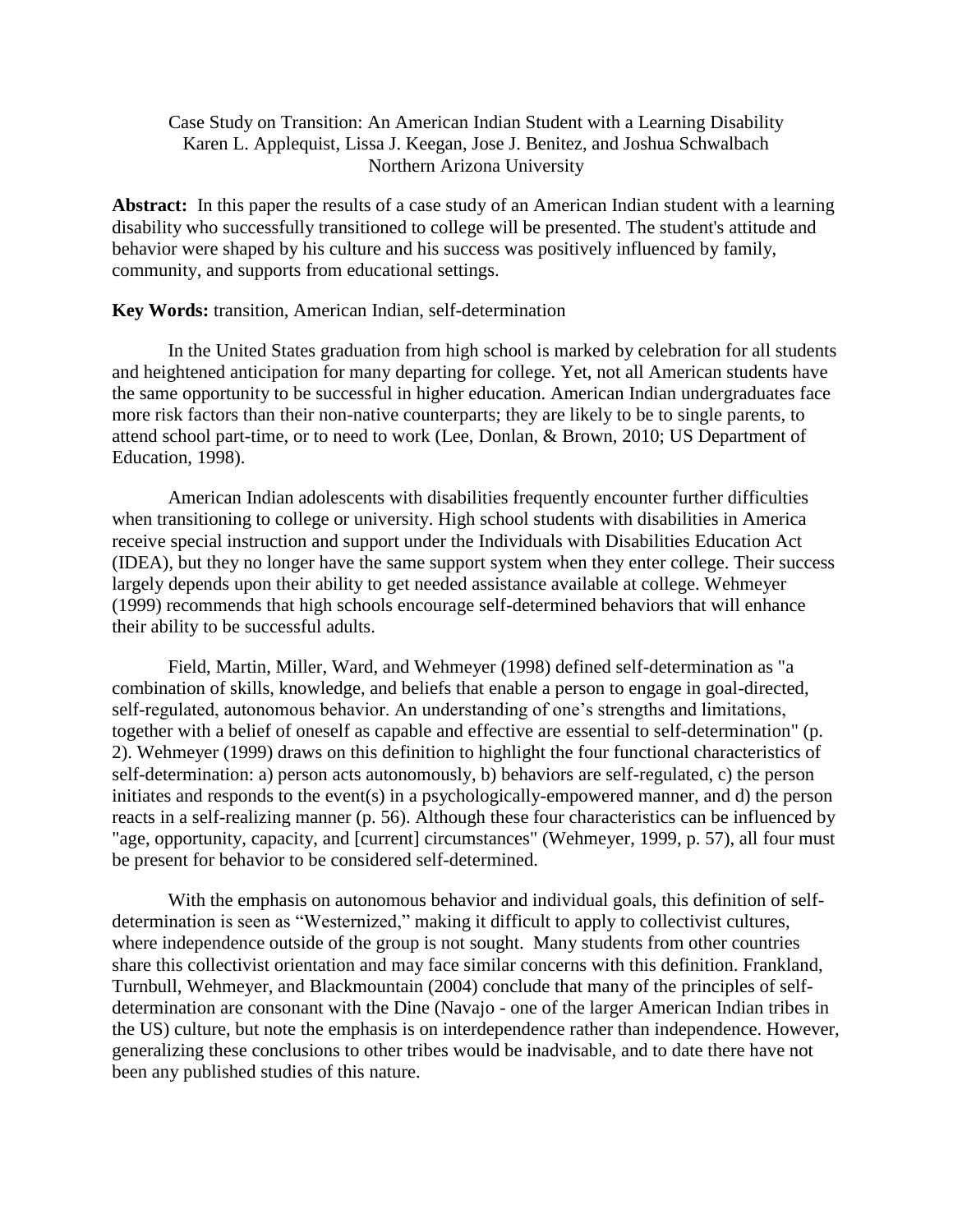The purpose of this study was to explore those factors that contributed to the successful transition to college of an American Indian student who has been diagnosed as having a Learning Disability (a psychological processing disorder affecting spoken or written language, including mathematics). Accordingly, we focused on intrinsic (motivations and attitudes of the focal person and other significant persons) and extrinsic (familial, cultural, environmental, and educational) influences impacting his self-determination and success in transition.

#### Context of the Study

The focal person was born and raised in a very rural community on reservation lands in the southwestern region of the United States. Children from his community are able to attend elementary and high school in nearby communities on the reservation and are no longer sent to boarding schools. However, opportunities to attend college close to the reservation are very limited, forcing adolescents to leave their communities.

Tippeconnic (2011) presents a framework for the values of American Indians emphasizing what he refers to as the 4 Rs - relationships, responsibility, reciprocity, and redistribution representing a collectivist orientation. Limb, Hodge and Panos (2008) juxtapose American Indian values and those of mainstream American society highlighting those of collectivist and individualistic orientations respectively. The American Indian culture traditionally values respecting and caring for others, patience, and humility while mainstream American culture values individualism, competitiveness, and attention-seeking behaviors.

#### **Methods**

This case study was designed to explore in-depth those factors contributing to an individual's successful transition and was part of a larger national study focused on transition of culturally and linguistically diverse students with disabilities. The focal person was identified as successful as he was close to completing his college education. After obtaining his consent, he was asked to identify those individuals who he felt impacted him in positive ways prior to and during his transition who would be interviewed. General guidelines identifying topical areas of emphasis (e.g., barriers, supports, significant people, role of family and culture) aligned with the research questions were reviewed in preparation for all interviews. For purposes of continuity, all interviews were conducted by one member of the research team. A second team member regularly met with the primary interviewer as interviews were conducted to discuss emerging themes. Audiotapes of the interviews were transcribed for purposes of analysis.

During the initial coding process, QDA Miner (a computerized qualitative data analysis program) was used. Operational code categories (LeCompte & Schensul, 1999, p. 57) were developed based on the original purpose of the case study. These categories included perceived barriers to successful transition, significant persons, behaviors and attitudes of significant persons, behaviors and characteristics of the focal person, and other influences. Each of these code categories had between 4 and 11 codes, for a total of 39 codes. Although we started with this top-down approach (LeCompte & Schensul, 1999), additional codes within the above categories were added as patterns emerged from the data.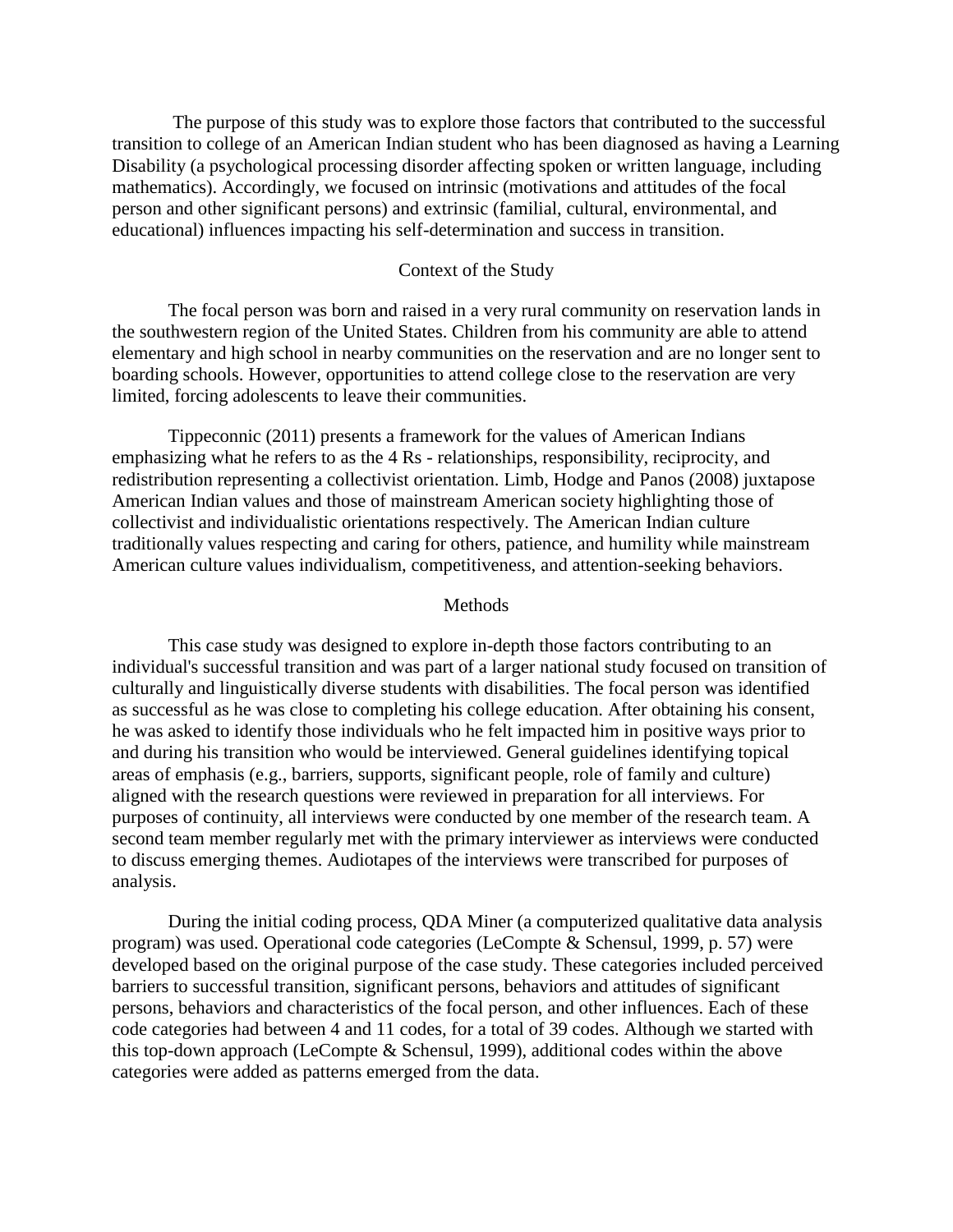An axial coding (Strauss & Corbin, 2007) approach was used to further investigate two codes that yielded a large amount of coding. Once the coding structure was finalized one member of the research team coded all of the transcripts while another coded 25% of them to establish inter-rater reliability. Initial inter-rater reliability was 96% and increased to 100% after the raters discussed and negotiated discrepant codes. The research team, comprised of two special educators, a counselor and a graduate student in student affairs, met to review and discuss the patterns identified during coding and agreed on six emergent themes from the data.

### Findings

## Duane's Story

Duane was identified as learning disabled when he was in elementary school and struggled with reading and math throughout his academic career. He disliked elementary and middle school; but flourished in high school, when he joined the track team. Running is a longstanding tradition in many American Indian tribes (e.g., Gilbert, 2010; Nabokov, 1981) and many members of Duane's family are runners. He excelled at running, winning many races, and he was offered a number of athletic scholarships.

Once he decided he wanted to go to college, he worked harder in all of his high school classes. He chose to be fully included in high school, and benefited from further tutoring made available to all students. He was allowed to use a calculator in math classes and took full advantage of the dictionary. Through a transition class, he learned what to expect in college, and visited college campuses. He ultimately decided to attend a small community college over 300 miles from home where few American Indian students were enrolled. While the transition was difficult for him, he felt the smaller school was preferable so he could get to know his instructors better than at a large university. After completing his associate degree, he transferred to a much larger public university closer to his home.

Because tribal traditions are integral to his daily life, he felt very isolated when he first went to college and he created audiotapes of native songs that helped him feel more connected. He missed the ceremonies and festivities that are conducted year round in his community, and described these experiences as making him feel "pure" again. The university's Native American Student Services supports students academically, socially and culturally. Duane availed himself of the academic supports, but felt the other services were tailored for students from different tribes. When asked if he experienced discrimination in college because of his learning disability, Duane indicated that was not the case. The only discrimination he described was sensing that some classmates felt he would not do his fair share on a small group assignment based on his ethnicity, not his disability.

#### Multiple Perspectives of Duane

Interviews were conducted with Duane (on two separate occasions) and four individuals identified as playing important roles in his successful transition, including two cross-country coaches, a reading professor, and the disability advisor from his community college. In this section we will highlight the recurring themes across the interviews.

#### *Duane's Self-Determination is Rooted in his Tribal Belief System*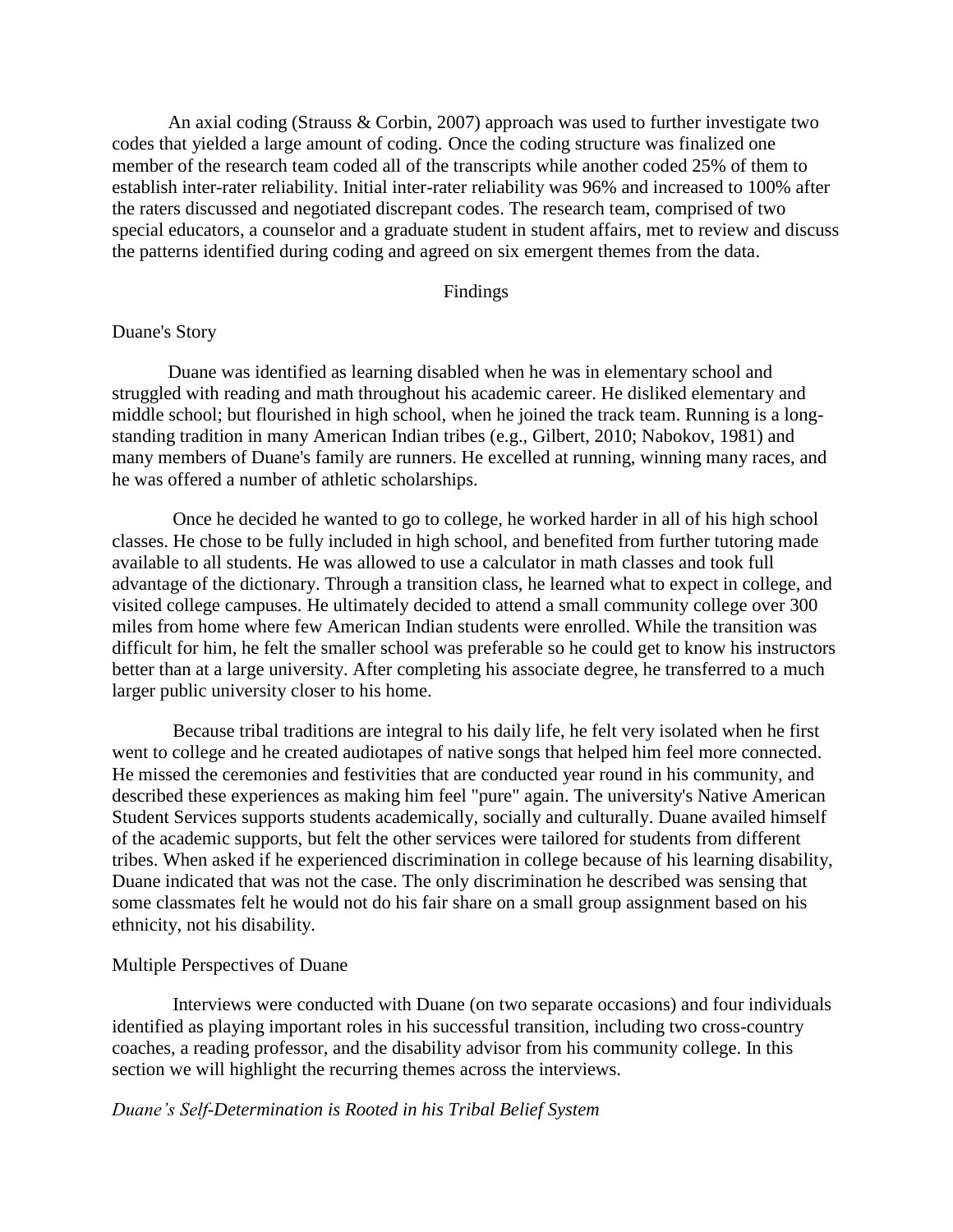American Indian ideals of perseverance and diligence are inherent in Duane's statements and actions and fostered and sustained his self-determination. He did not allow his learning disability to dissuade him from his goals.

"Knowing your boundaries, your potential, he just gets everything right. He didn't bite off more than he could chew, he just did a little bit at a time and did a good job at what he is doing and I think that doing it that way, he became a lot more confident in his abilities as a student and as an athlete and as a person" (Coach).

His motivation to attend college was rooted in the need to give back to his people. He pursued a degree in education so that he could return to the reservation and teach at the high school. Once he set his goal, he worked diligently to reach it. "There is something there with that kid that says, if you push that kid in the right direction, he will take it from there" (Coach).

"As long as you are willing to do what it takes and stay up late working and running on the weekends, all that is part of being successful, just working hard at it. I guess that is my whole main goal here, to show people that you can make it" (Duane).

The disability advisor at the community college described Duane's work ethic:

"He just seemed to stick with it, his dedication to his studies again, for his age, stood out and with the additional load of having track, it makes it even harder. You combine that with a learning disability it is even harder, so his stick-to-it-iveness was excellent, his dedication."

## *Role of Family was Critical to his Success*

Members of his family provided a foundation for a successful transition. "A lot of people come up to me and they would give me encouragement to stay in school" (Duane). His mother, in particular, was extremely supportive of Duane as he notes, "She was always telling me 'don't be afraid to ask questions; there's nothing wrong with asking questions.'" Duane's parents emphasized the importance of considering college. "They always kind of talked to us about how education is important – part of today's society and that's what you need, a good education" (Duane).

Duane's college track coach admired the support that his family gave him:

"His parents are great people, they supported him in anything he wanted to do and everything he wanted to do and my part is just in addition to what the parents had already done, so I just kind of picked it up from there, just support him… I think that he could just pick up the phone and call his parents and they would do everything in their power to make sure that whatever was going on was taken care of and so I give them a lot of credit, just this family support."

Duane also felt comfortable asking his older brother for guidance. "And he's like 'I mean if you have any questions and just, just call and ask me I'm more than willing to help you'" (Duane). In addition, Duane received emotional and monetary support from his grandparents: "Yeah, my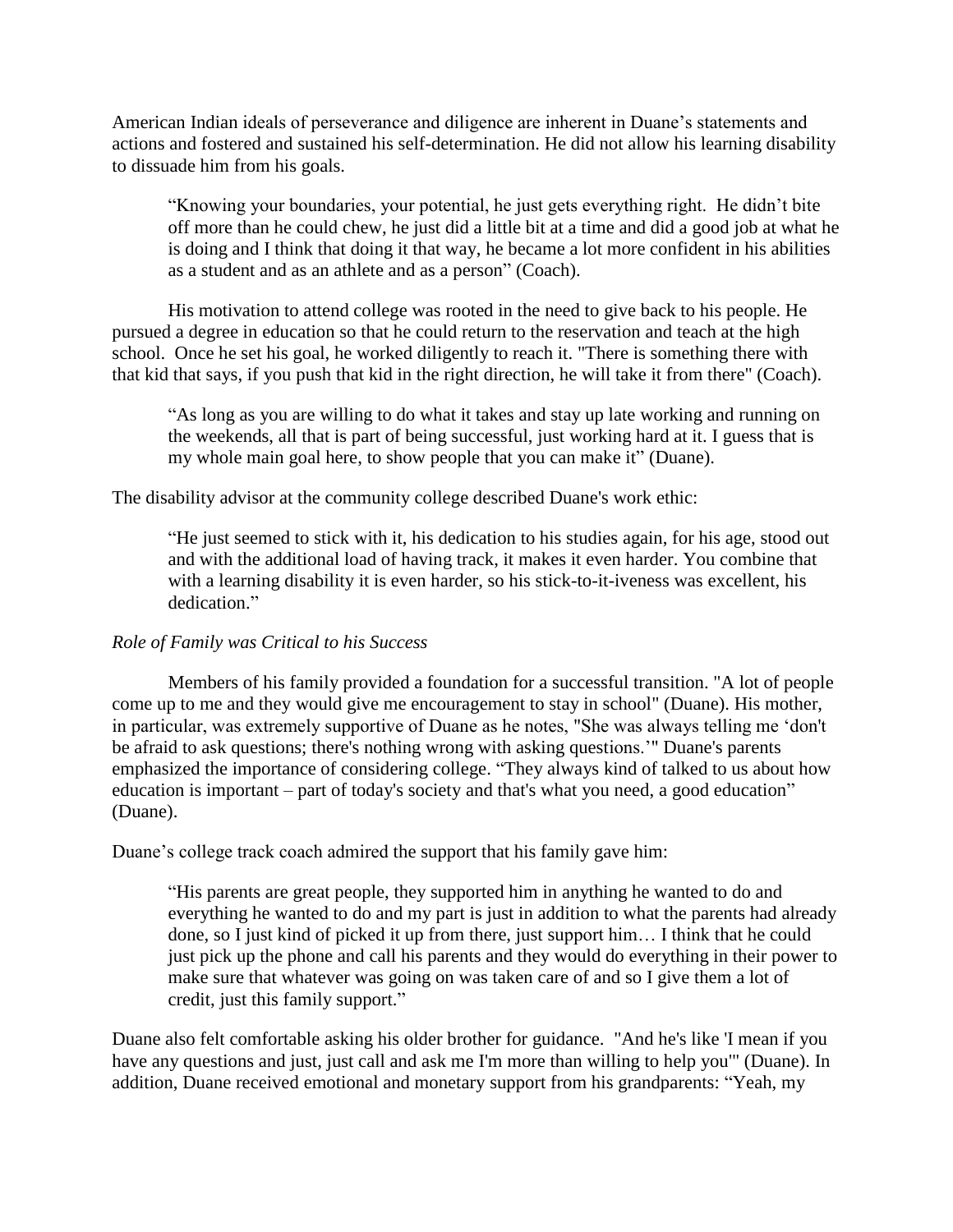grandparents are real supportive…Like when I tell them like yeah, I'm gonna be goin' to college and they would be more happy and excited for us" (Duane).

# *Identity Focused on Running, Minimizing any Stigmatism from his Disability*

The overarching theme that emerges from the interviews is that Duane is a well-respected athlete, and that despite struggling in school because of his learning disability, is seen as a successful student. Running is not only part of his cultural heritage; it helped him to establish an identity other than 'the student with a learning disability.'" Ever since I started to excel in running, that's when the whole teasing of the learning disability went down" (Duane). However, he also expressed acceptance of his learning disability, referring to his high school experience:

"I mean they would say stuff to me about it, but I'd be like, 'Yeah, I mean I am, there's nothing I could do about it.' …I think that's where I developed that whole sense of not being ashamed of my learning disability" (Duane).

# *Supports Offered through Athletic Programs Mitigated his Disability*

As a student athlete Duane was eligible for access to scholarships, lessening the financial burden. "Getting serious about college happened my junior year when I started getting scholarship letters" (Duane). Moreover, he also received additional tutoring given to athletes and mentoring from his coaches that enabled him to keep his grades up so he could continue to compete. "I don't think he'd get here without running" (College professor). In many ways, the supports and mentoring he received because he was a competitive athlete mitigated the impact of his learning disability on his education. "For Duane to be invited into this program, we would have to see a lot of talent in him, with the learning disability" (Coach). He continued:

"The average Joe Student that shows up, not many people care about him like they do the athletes. I mean I watched him literally every day he was here, but you know the average Joe Smith who shows up, nobody know he is there unless he tells someone basically" (Coach).

## *Internal Conflict between Cultural Expectations and Pursuit of Excellence*

Excelling at running, however, also caused internal conflict for Duane, in being recognized as an individual in a culture that values humility and collectivism:

"I was like I want to go on…it did occur to me a couple times that I just wanted to stop with everything I am doing and just live life, equal, I mean I am equal, I am not saying I am above but I mean as far as they [team and classmates] are concerned they think that I am above and whatnot" (Duane).

Duane struggled with the decision to leave his community:

"I mean, the cultural thing it really does affect what we want to do in life… for cultural reasons you know we have to come back because we have duties to perform and if we don't do these duties then the ceremonies will die so you have to kind of think about that, whether you want to put our culture at risk of losing it just because I want to go around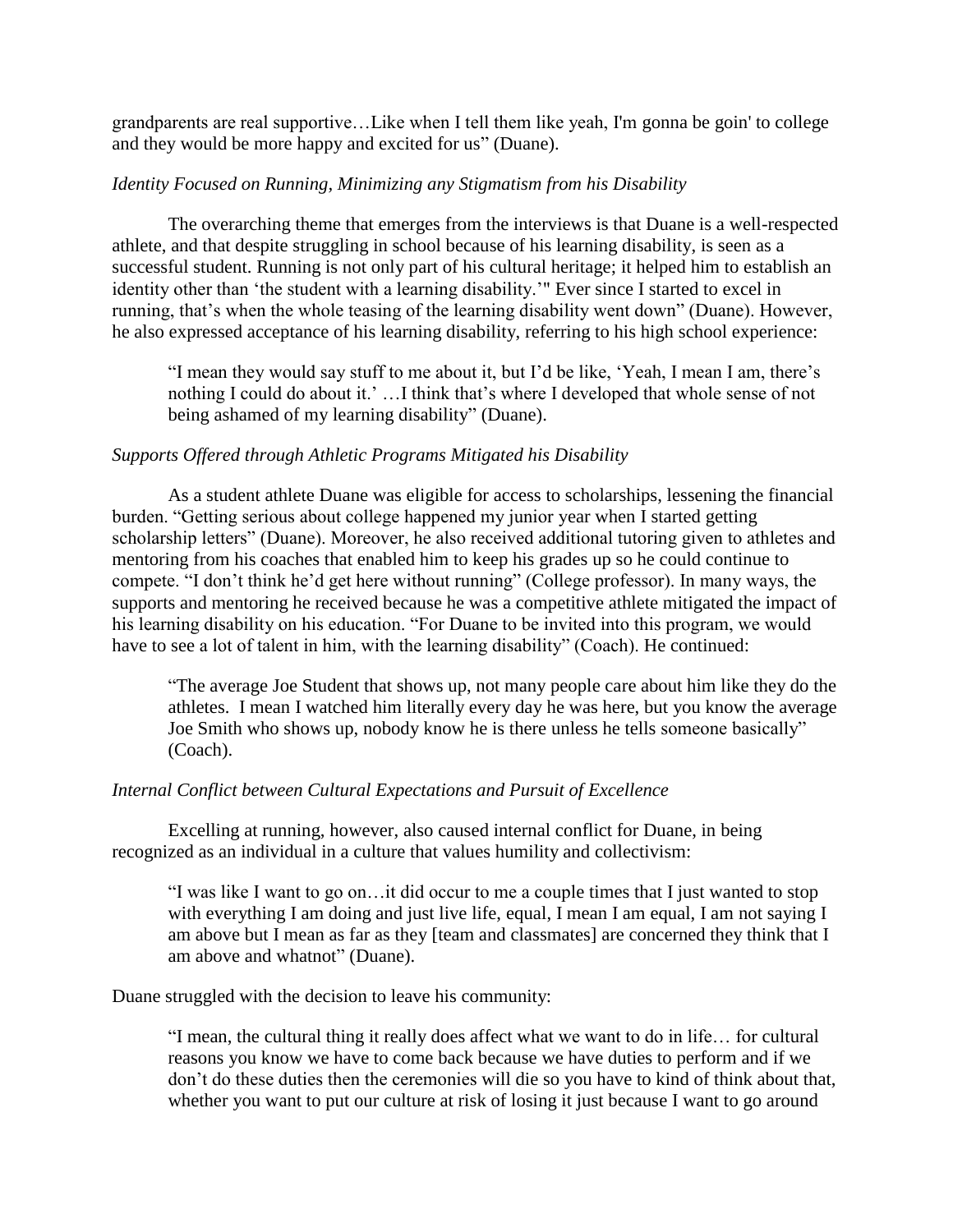here in [large city off reservation], just because I want to go overseas to go run or something like that and you really have to take stuff like that into consideration" (Duane).

Duane's culture also impacted his college and career path:

"Like my first choice was as a physical therapist like sports doctor. So later on I kind of figured out just thinking about it about how much criticism I would get from the people saying that I shouldn't be doing this because I'm not one of the people that is naturally gifted with that ability to help people out" (Duane).

## *Interconnectedness of Support Network*

It was readily apparent that there was a willingness of the various key people in Duane's life to work together to support him. His coach in high school would contact his teacher if there were problems with his assignments. His mother established contact and relationships with his teachers and counselors in high school and his coaches and disability counselor at the community college. The counselor at the community college worked closely with his coaches and his teachers to monitor his progress and make sure he was getting the help he needed. His extended family supported him, and checked in with each other on his progress.

## **Discussion**

Duane's success can be attributed to a complex array of intrinsic and extrinsic factors. His attitude and behavior embodied the four functional characteristics of self-determination (Wehmeyer, 1999) and were influenced by his tribal belief system. Moreover, his talent as a runner was a distinct advantage to him throughout the transition process. He would not have been successful without important support from family, community, and key staff from both high school and college. The importance of self-determination and a broad range of supports will be explored further.

## Self-Determination

The four essential characteristics of self-determination were earlier identified as: a) person acted autonomously, b) behaviors are self-regulated, c) the person initiated and responded to the event(s) in a psychologically-empowered manner, and d) the person reacted in a selfrealizing manner (Wehmeyer, 1999). The process of individuation was clearly reflected in this case study. Duane was presented with many opportunities to make choices and he made those decisions on this own. For example, he chose to be fully included in high school rather than be placed in the resource room. Duane made the decision to become an athlete in high school knowing that he possessed innate talent, even though he struggled with his unintended sports star status. He established goals for himself and sought the support he needed to meet those goals. His goals reflect an understanding of his role in the community, and his personal strengths and limitations. He constantly struggled to achieve the desired harmony and his place within his family and community. Duane accepted his learning disability and understood that he needed to work more diligently than his classmates to be successful in school.

In Duane's case, his cultural beliefs and practices were powerful influences on his selfdetermination. His overarching goal of becoming a teacher so that he could give back to his tribe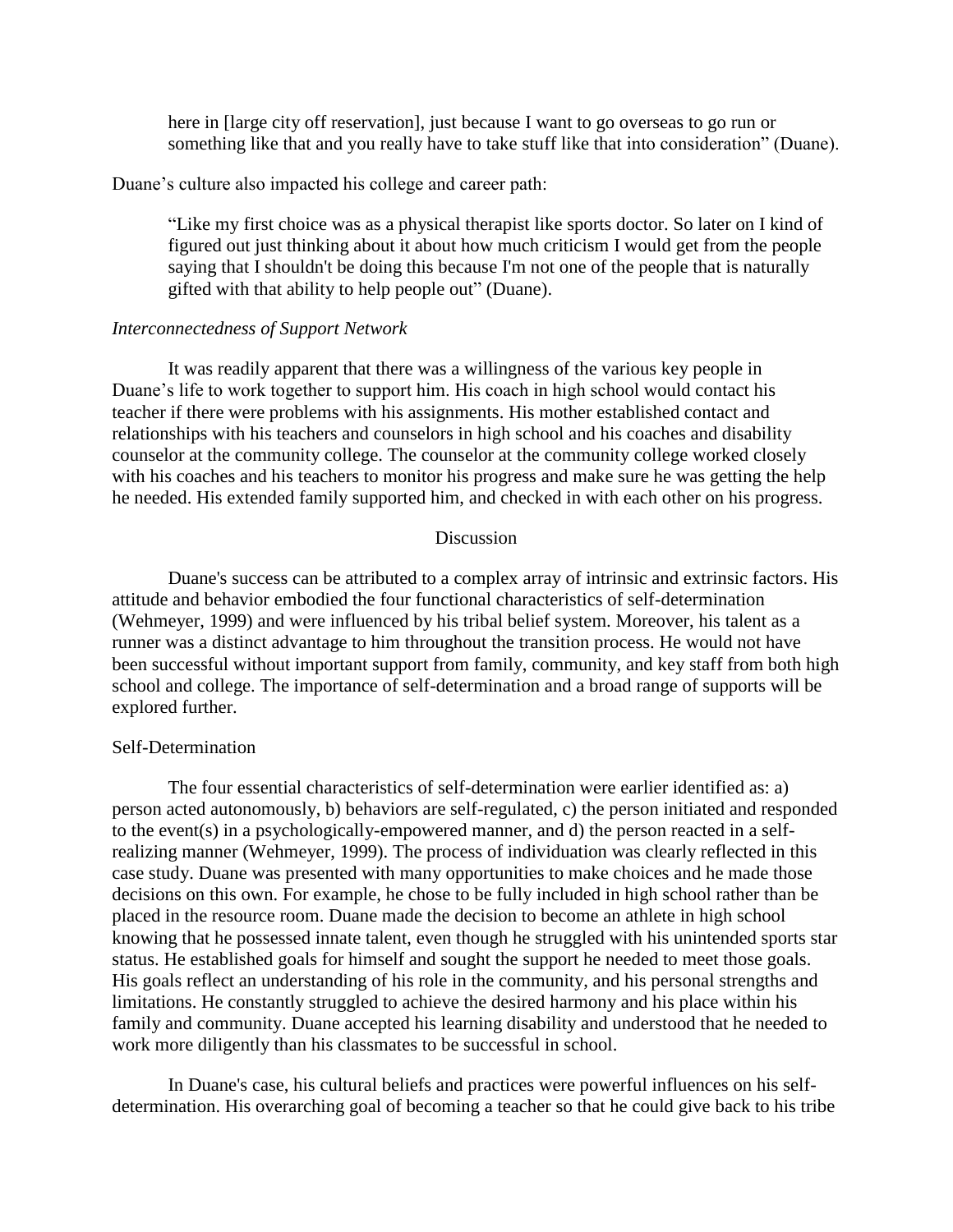in a meaningful way sustained him throughout his studies in college. As is the case with the Dine (Frankland et al., 2004), the construct of self-determination is fairly compatible with his culture, with some alteration. Emphasis on the clan, family, and community, above the individual, influences how the process of self-determination evolves.

## System of Support

Duane drew enormous strength from his family and his community, enabling him to develop more confidence in navigating the transition from high school to college. His mother, in particular, provided guidance and support. All of his immediate and extended family were proud of his accomplishments and gave him moral support. He established a mentoring relationship with his high school coach, who is also a member of his tribe, that continued after he graduated. Having a mentor who shares the same cultural values and experiences has been found to be much more effective (Campbell & Campbell, 2007). Teachers, coaches and support personnel in both high school and college mentored him in significant ways. His success and those of other culturally and linguistically diverse students with disabilities can often be attributed largely to mentoring (Leake, Burgstahler & Izzo, 2011).

Because the enrollment was quite small, faculty and staff at the community college knew students on a personal level and created a web of support that students attending larger state universities do not have. For example, Duane felt comfortable enough with his reading professor that he would frequently drop by her office just to visit but this type of relationship occurs less frequently in larger schools.

Duane's experience is characterized by many positive or protective factors that other American Indian students with learning disabilities may not have. His athleticism facilitated his transition, enabling him to become more goal directed and focused on his running and studies. He did not experience the risk factors (delayed enrollment, part-time attendance, financial problems, having dependents, being a single parent, working full time or completing a GED) many American Indian students may have as undergraduates (U.S. Department of Education, 1998, p. 89).

Yet, this case study reveals the types of supports that can be helpful to other American Indian students with disabilities. Until Duane shifted his focus to his strength (running) he struggled in school. The structure and continuity of the supports coordinated by his coaches were instrumental in facilitating his success both racing and academically. While the intensity of these supports are not available to most students, effort should be made to create or replicate these types of opportunities for other American Indian students with learning disabilities. Figure 1 depicts the positive influences that enabled Duane to be successful. Duane was supported by his family and culture, but also directly influenced by the relationship between his Coach and Disability Resources Counselor (the person overseeing educational accommodations for students with disabilities) at the community college, who monitored his grades and progress. This mentoring/monitoring provided a safety net that gave Duane the freedom to grow as a student.

Figure 2 is a model proposed for American Indian students with disabilities who are not athletes. While the proposed model would apply to all students with disabilities, it has specific relevance to students who are American Indian transitioning from native communities who face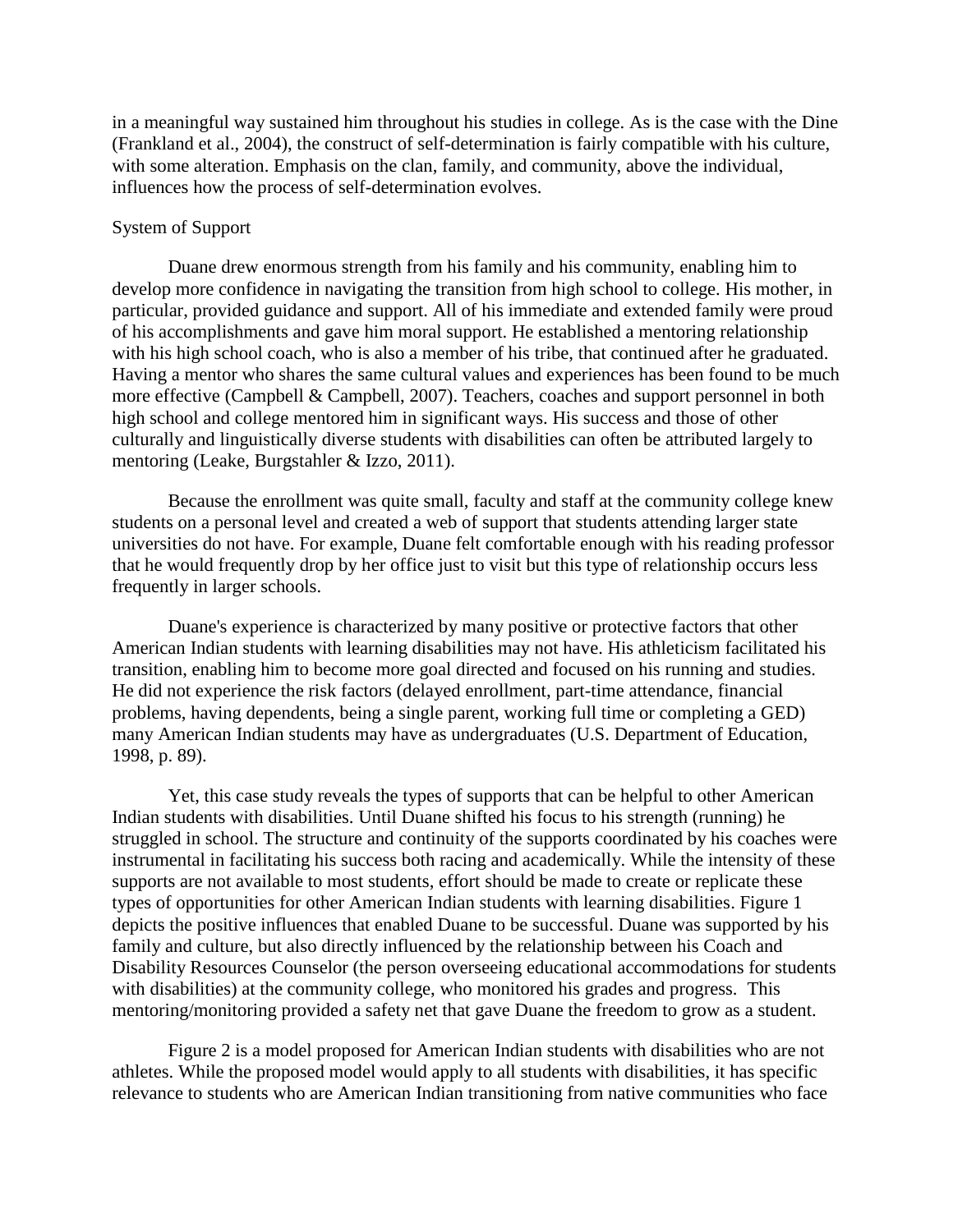unique challenges (Lee, Donlan, & Brown, 2010). One of the key contributors to Duane's success was the connectedness between his support networks (family/culture, disability resources, and the athletic program), with his coach being his mentor. Since not all students have access to the mentoring relationship of a coach, the proposed model substitutes three currently existing systems, Student Services (offering career counseling, and academic advisement), Counseling Services (offering individual and group counseling to address personal issues) and Disability Resources (assisting with academic accommodations). We believe that if these three systems work closely together to support a student, they can recreate the mentoring/monitoring relationship of a coach. This also brings up one of the striking differences between Duane's two experiences in higher education. In addition to the coach, one of the services provided by Disability Resources at the community college was a counselor/advisor, who helped him plan his schedule, recommended courses/professors and monitored his progress. He did not have this same depth of service from the larger university. However, we would argue that having a "point person" who is able to coordinate the services available to the student from the three systems is something that universities should consider.

Presently, at many schools, although each system is aware of what the others offer, there is not active coordination between them. Thus, students with disabilities, who may have difficulty negotiating service systems, may be left on their own to seek out services from each independent system. The services offered by the different systems are rich and varied: Student Services offers individualized academic tutoring and connections to additional academic support as well as skill-building in reading, note-taking, research and project planning, test preparation, and test-taking strategies to all students. Disability Resources helps students access classroom material through accommodations. Counseling Services are available for all students, but are unlikely to be oriented to developing the self-advocacy skills particularly needed by students with disabilities.

## Implications for Practice

Although Duane's athletic ability opened doors for him that would not have opened for other American Indian students with disabilities, there are nonetheless some very important lessons to be learned from his experience. One lesson is that teachers and other staff who have successfully completed a college education off reservation and are working in native communities must recognize their important role as mentors to students who are transitioning; they can help demystify the process.

At the high school level, special education personnel and transition specialists must continue to promote self-advocacy skills and self-determination in the context of person-centered planning. A key elements of person-centered planning is the identification of strengths on which to build. While Duane's athletic talent was an obvious strength for him, other students may struggle to identify their strengths or interests. The literature suggests that professionals frequently operate from a deficit-based model rather than a strengths-based one (Smith & Nevin, 2005). Beyond making a paradigm shift, there are several strategies high school and college personnel can use. Students should be encouraged to view their culture as a resource and positive influence in their lives. Various tools, such as interest inventories, can be used to gather information that will help students learn more about their interests. Students should be actively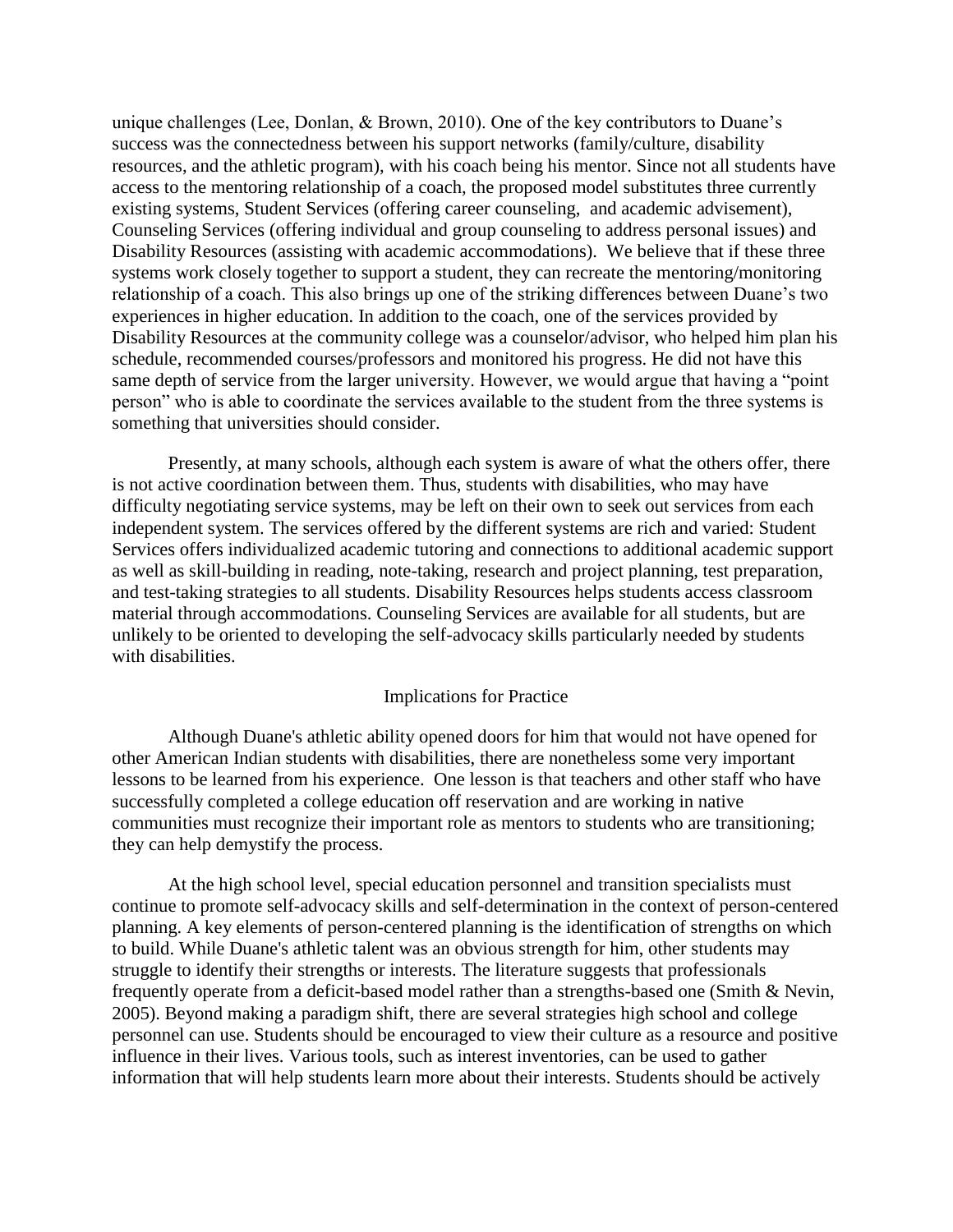engaged in the transition planning process, identifying their goals, so that they can assume more responsibility for decisions when they begin college.

Duane chose to begin his college education at a small community college, and it may be desirable for American Indian students with disabilities to start out in a community college where they would have a greater chance of getting individual attention. In Duane's case a system was in place at the community college for student athletes so that they could be academically successful. American Indian students with disabilities should be familiar with the range of supports available to them at any institution and should know how to access them. New student orientation programs foster the acclimation of students with disabilities to the university by ensuring they are aware of the various programs and supports available on campus.

If collaboration between Student Services, Disability Resources and Counseling Services is enhanced, it should be possible to provide all students with disabilities with systems of support that mimic those available for many student athletes. Such a system might provide an assigned advisor who assists the student in planning their schedule, offers advice as to which professors would best meet their learning style, monitors the student's progress, and coordinates services between Student Services, Disability Resources and Counseling Services. In this scenario, the advisor is acting as the student's "coach."

In cases where the student is from an American Indian background, there should also be coordination between these three systems and programs for American Indian students, if available. Improved coordination among relevant systems and programs will help ensure that students with disabilities do not "fall through the cracks." As universities strive to achieve higher rates of recruitment and retention, these supports should be part of the marketing strategy so that students with disabilities can make informed decisions about which institution to attend.

Recognition of the role of family members in a student's life is vital and must be respected throughout the transition process. Duane's parents were actively involved in his education and were welcomed to campus. Helping students with issues around identity and career paths should be sensitive to the collectivist orientation and cultural norms. Programs developed for American Indian students can play a significant role in helping students bridge the cultural gap between home and school. These programs should be designed for all students representing different tribes who have different tribal beliefs and customs. Indigenous students with disabilities residing in other countries would benefit from a similar model that is culturally responsive.

Future research should include participants from other tribes as there can be significant differences between tribes. A better understanding of the ways high schools and colleges can coordinate their programs and processes in a manner that will benefit American Indian students with disabilities is critical in promoting their academic success.

**Karen Applequist** is a Professor of Special Education at Northern Arizona University and is the Training Director of the Arizona University Center on Disabilities. Her research has focused on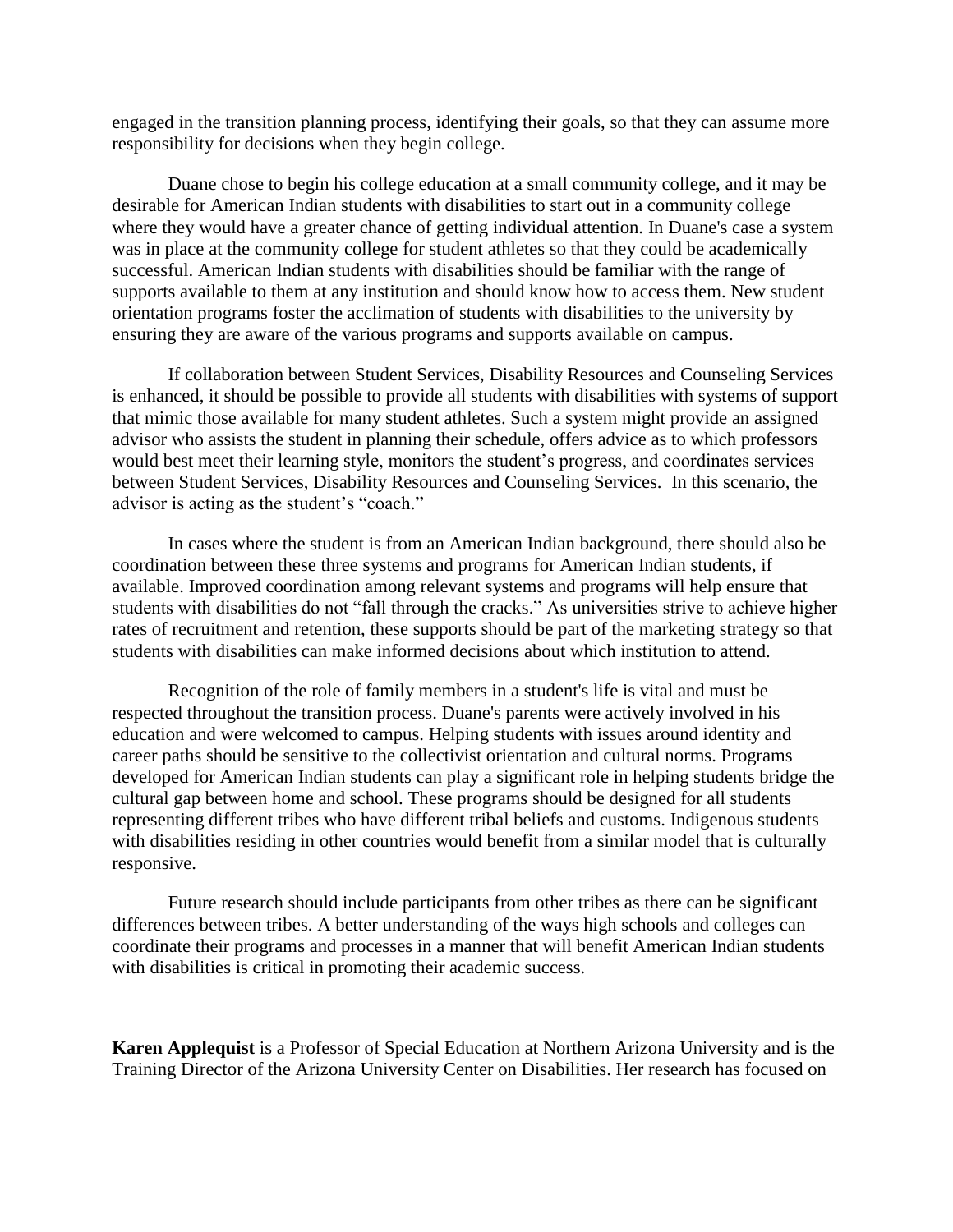improving special education services for individuals and families who are culturally and linguistically diverse.

**Lissa Keegan** is a special educator currently completing her doctorate in Curriculum and Instruction at Northern Arizona University. Her doctoral program is focused on special education of culturally and linguistically diverse learners.

**Jose Benitez** completed his graduate degree in Community Counseling at Northern Arizona University. He is currently is a community counselor in Cottonwood, Arizona.

**Joshua Schwalbach** is completing his graduate degree in Counseling with a Student Affairs Emphasis at Northern Arizona University.

**Author Note:** This research was supported in part by a grant funded by the US Department of Education, Office of Special Education (Project #H324C090090) to the University of Hawaii. Appreciation is given to Roxanne Loyless and Rachel M. Geanious who assisted with interviewing and transcription respectively.

Correspondence should be directed to: Karen.Applequist@nau.edu

## References

- Campbell, T., & Campbell, D. (2007). Outcomes of mentoring at-risk college students: Gender and ethnic matching effects. *Mentoring & Tutoring: Partnership in Learning, 15,*135- 148.
- Field, S., Martin, J., Miller, R., Ward, M., & Wehmeyer, M. (1998). *A practical guide for teaching self-determination*. Reston, VA: Council for Exceptional Children.
- Frankland, H., Turnbull, A., Wehmeyer, M., & Blackmountain, L. (2004). An exploration of the self-determination construct and disability as it relates to the Navajo (Dine) culture. *Education and Training in Developmental Disabilities, 39*(3), 191-205.
- Gilbert, M. S. (2010). Hopi footraces and American marathons, 1912-1930. *American Quarterly, 62*(1), 77-101.
- Leake, D., Burgstahler, S., & Izzo, M. (2011). Promoting transition success for culturally and linguistically diverse students with disabilities: The value of mentoring. *Creative Education, 2(*2), 121-129.
- LeCompte, M., & Schensul, J. (1999). *Analyzing and interpreting ethnographic data.* Walnut Creek, CA: Altamira Press.
- Lee, J., Donlan, W., & Brown, E. (2010-2011). American Indian/Alaskan Native undergraduate retention at predominantly white institutions: An elaboration of Tinto's theory of college student departure**.** *Journal of College Student Retention: Research, Theory and Practice, 12* (3), 257-276.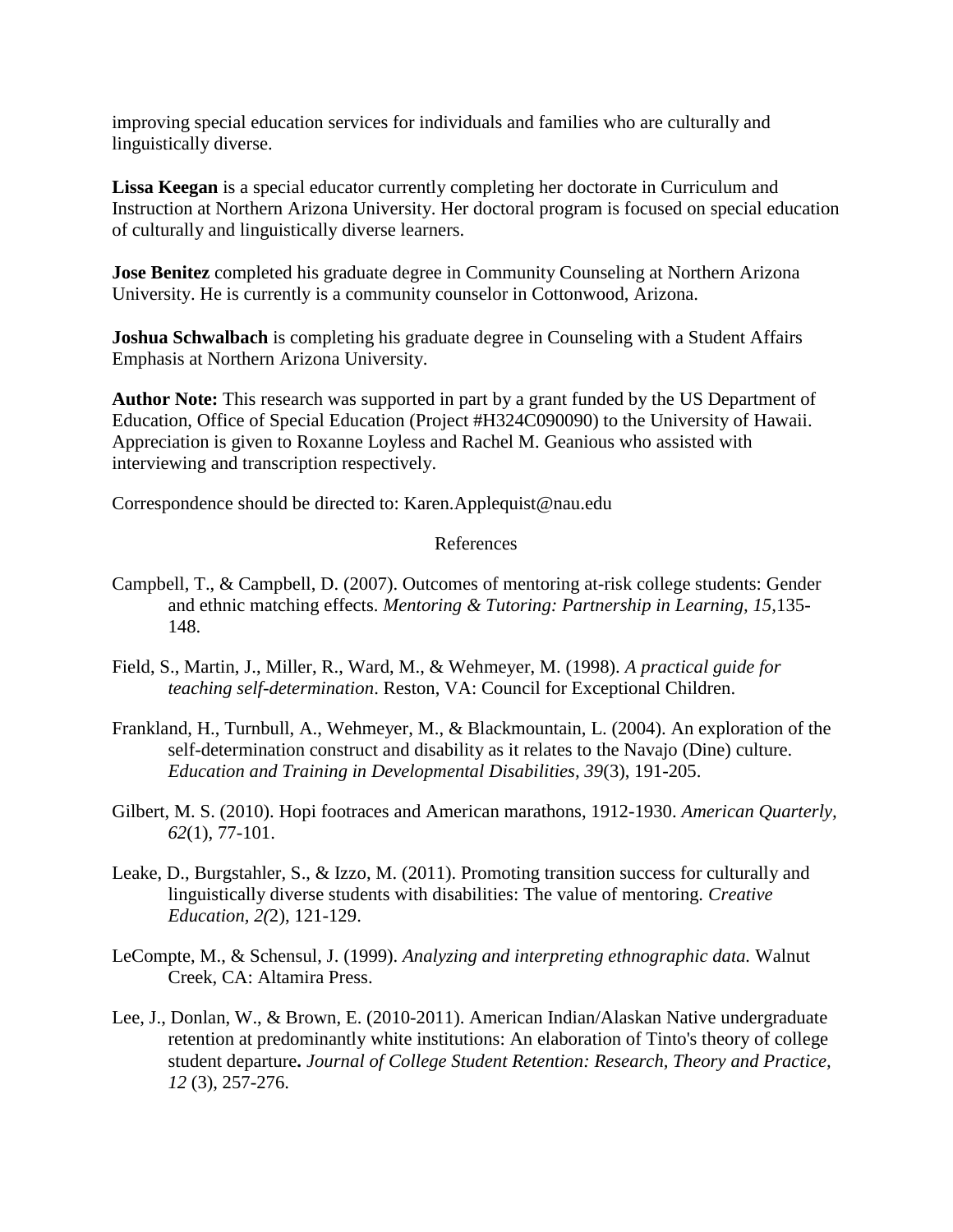- Limb, G., Hodge, D., & Panos, P. (2008). Social work with native people: Orienting child welfare workers to the beliefs, values and practices of American Indian families and children. *Journal of Public Child Welfare, 2*(3), 338-397.
- Nabokov, P. (1981). *Indian running: American Indian history and tradition.* Santa Fe, NM: Ancient City Press.
- Smith, R. M., & Nevin, A. (2005). Conceptualizing liberatory roles for educational and psychological consultants: Implications for transition practice. *Journal of Educational and Psychological Consultation, 16*(4), 263-286.
- Strauss, A., & Corbin, J. (2007). *Basics of qualitative research: Techniques and procedures for developing grounded theory* (3<sup>rd</sup> ed.) Thousand Oaks, CA: Sage.
- Tippeconnic, J. (2011, March). *Embracing tribal voices, values and history.* Panel discussion sponsored by Future American Indian Educators, Flagstaff, AZ.
- U.S. Department of Education, National Center for Education Statistics (1998). *American Indians and Alaska Natives in Postsecondary Education* (Publication No. NCES 98-291). By D. M. Pavel, R. Skinner, E. Farris, M. Cahalan, J. Tippeconnic, & W. Stein. Washington, DC: author.
- Wehmeyer, M. L. (1999). A functional model of self-determination: Describing development and implementing instruction. *Focus on Autism and Other Developmental Disabilities, 14*(1), 53-62.